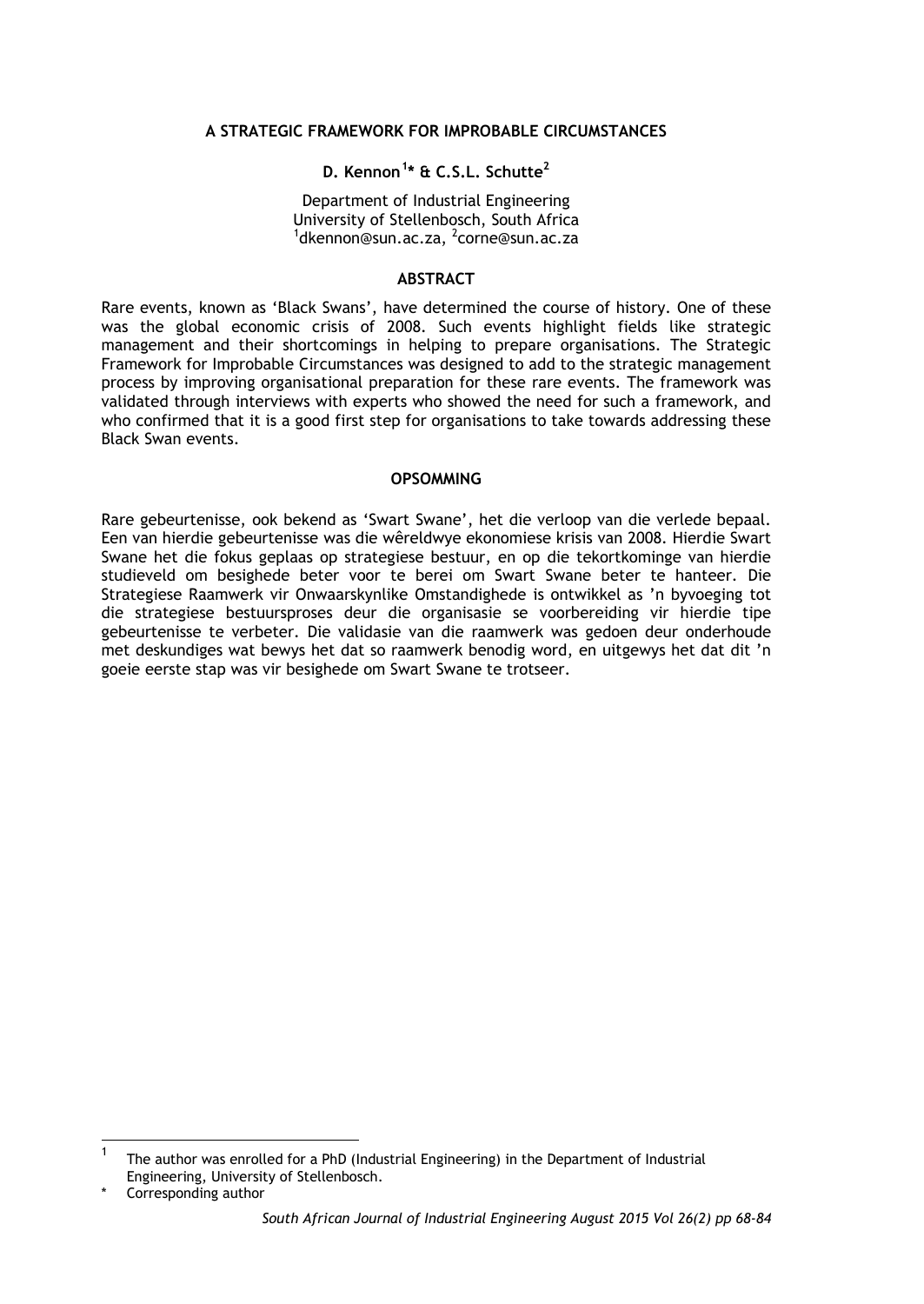# **1 INTRODUCTION**

History is paved with events that, in the blink of an eye, have radically altered the way the world operates. These events 'come out of nowhere', and have a drastic impact globally on organisations and on the individuals who support and are supported by it [1].

The global economic crisis of 2008 [2] proved to be one of these rare events that had an extreme impact on the global economy. The crisis ensured that strategic management moved to the forefront as a 'new old buzzword'. The field of study up to that point had not changed much between the 2002 technology bubble and the 2008 crisis [3]; what had changed was the environment. Now boardroom strategists find themselves concerned that the priorities that have emerged from annual planning rituals do not address the demands of the increasingly volatile global business environment [4]. The markets are more volatile than before, and linear trend extrapolation as a substantial decision-making tool in analysis is now seen as a thing of the past. Every boardroom sees disaster scenarios being created – scenarios that, historically, would have been deemed unlikely; and the current trend increasingly looks more towards the preservation of liquid assets/cash as central to any strategy [4].

Industrial engineers are responsible for the analysis, design, planning, implementation, operation, management, and maintenance of integrated systems consisting of people, money, material, equipment, information, and energy [5]. The industrial engineer plays a crucial role, through the skills outlined above, in assisting organisations to interact with the global system through an integrated organisational system that consists of the elements identified above.

The Black Swan principle was initially introduced by N.N. Taleb in 2007. It opened up new possibilities for thinking about probabilities and the impact they carry [6] or the opportunities they create. The term 'Black Swans' arose from the incorrect assumption that 'all swans are white' – shown to be incorrect when black swans were discovered. 'Black Swans' were thus considered improbable events at that time; but they are now seen as a metaphor for something that should not exist [1]. The framework designed in this research takes a look at these Black Swans and the role they play in addition to the normal operational strategies that are designed in the process of strategic management [\(Figure 1\)](#page-1-0).



### <span id="page-1-0"></span>**Figure 1: The rare, unaccounted for, events beyond the reach of strategic management**

Current strategic management focuses on the circumstances that play a role in day-to-day environmental business conditions; the improbable circumstances strategic (ICS) framework, presented here, focuses on the line beyond the green area, in the area of the improbable circumstance. The framework intentionally does not attempt to replace the current process of strategic management, but plays a role in supplementing it to improve strategic focus on the improbable circumstances.

# **2 STRATEGIC MANAGEMENT AND ITS CURRENT ROLE WITHIN THE ORGANISATION**

Strategic management has various definitions; the essence is distilled as *the long-term survival of the organisation in order to achieve the organisation's goals through planning, running, and changing the organisation* ([7], [8], [9], [10], [11] [12]). The long-term survival of the organisation is a function of competitive advantage, which results in a difference in value over its competitors [13]. It directs the focus on to the decisions and conditions that can be controlled in the present by keeping the uncontrollable future conditions in mind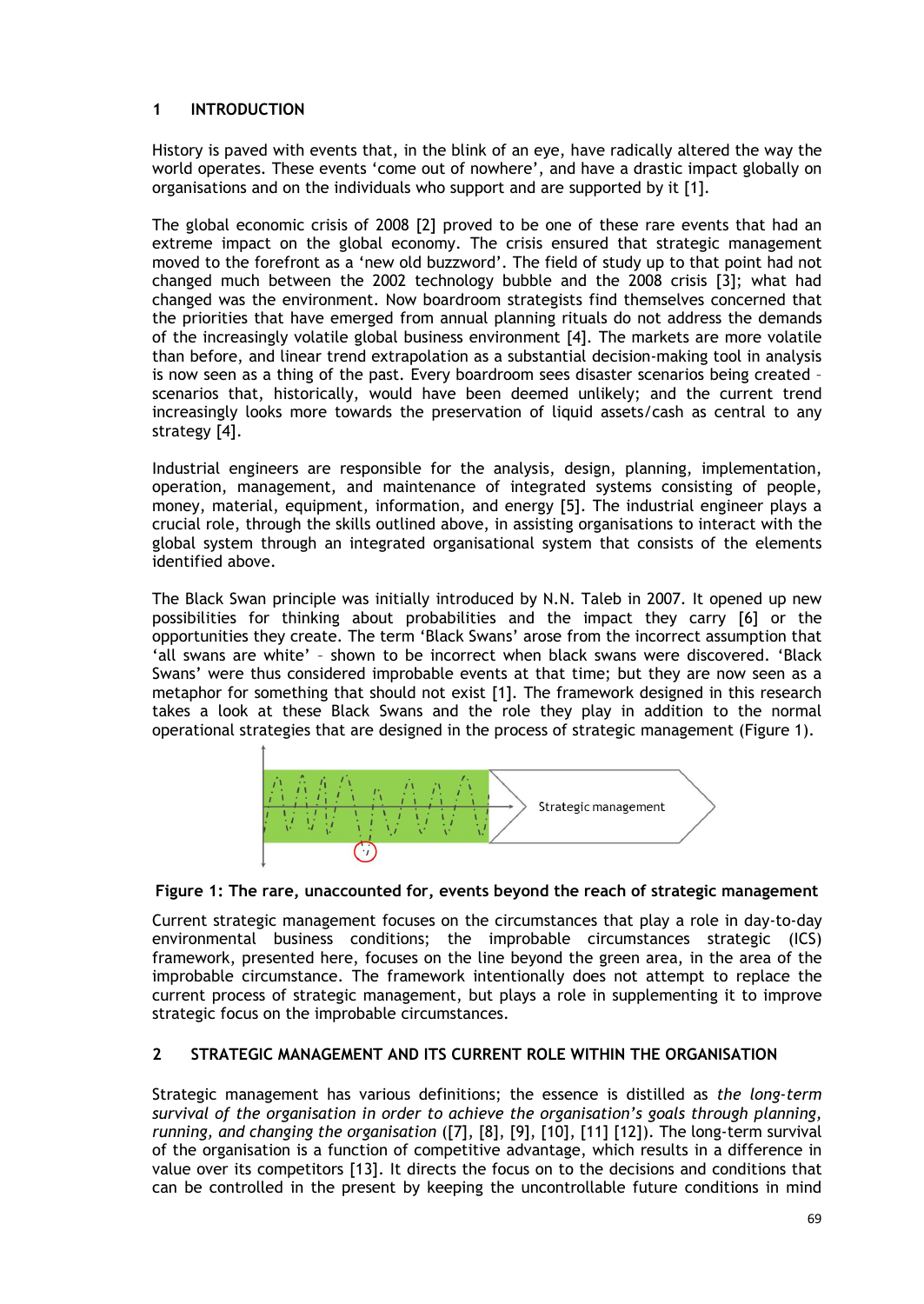[14] & [15], as illustrated in [Figure 2.](#page-2-0) Moll & Kruger [15] refer to business transformation as the step between design and operation; but for the purpose of this study, implementation is used as the step to transform design into operation.



<span id="page-2-0"></span>**Figure 2: The long-term direction from the current reality view to the future intent, adapted from Moll [14] and Moll & Kruger [15]**

The analysis of the environment is a process in which various tools can be used to gather and analyse data. The field of strategic analysis has been comprehensively researched over the last three decades, and can be found in the work of Grant [16], Pearce et al. [17], and Mintzberg et al. [18]. The information and understanding gained in the analysis phase of the strategic management process is used to design both a specific strategy and the objectives for this strategy. The strategy is then designed specifically for implementation in pursuit of the future intent. The operational phase of the strategic process needs to remain aligned with the objectives of the strategy, while at the same time assessing feedback on the current strategy and the next phase in strategy creation/improvement [14].

The fields of strategic management and industrial engineering can be combined to show a logical way to create strategies through the use of a systems approach. As described by Pearce et al. [17], strategy formulation can follow a sequential process that correlates with the process discussed by Moll [14]. Pearce et al. [17] formulated an approach to strategic management consisting of nine steps. [Table 1](#page-2-1) shows how these steps correlate with the process as discussed by Moll [14] in [Figure 2.](#page-2-0)

<span id="page-2-1"></span>

| Strategic process as<br>defined by Moll [14] | Steps in the strategic process as stated by Pearce et al. [17]                                                                                   |
|----------------------------------------------|--------------------------------------------------------------------------------------------------------------------------------------------------|
|                                              | Formulate the mission, which includes broad statements about purpose,<br>philosophy, and goals.                                                  |
| <b>Analysis</b>                              | Conduct an analysis that reflects the conditions and capabilities<br>prevalent internally.                                                       |
|                                              | Assess the external environment, including focusing on competitive and<br>other contextual factors.                                              |
|                                              | Analyse options by assessing how resources can be matched to the<br>external environment.                                                        |
|                                              | Evaluate each option in light of the mission to point towards the most<br>appropriate options.                                                   |
| Design                                       | Utilise these options to determine a set of long-term objectives that<br>will achieve the designed strategy.                                     |
|                                              | Develop annual objectives together with the shorter-term strategies to<br>be compatible with the designed strategy and its long-term objectives. |
| Implementation                               | Utilise budgeted resource allocations to implement the strategic<br>choices. Here, the organisation would need to match tasks, structures,       |
|                                              | people, and reward systems.                                                                                                                      |
| <b>Operation</b>                             | Evaluate operations constantly to estimate the success of the strategy<br>process for future development.                                        |

**Table 1: Strategic process correlation between Pearce et al. [17] and Moll [14]**

The ICS framework that focuses on improving an organisation's preparation for the improbable circumstance will be discussed in section [4](#page-6-0) below. That section also explains how proven strategic management tools can be used to address phases of the framework.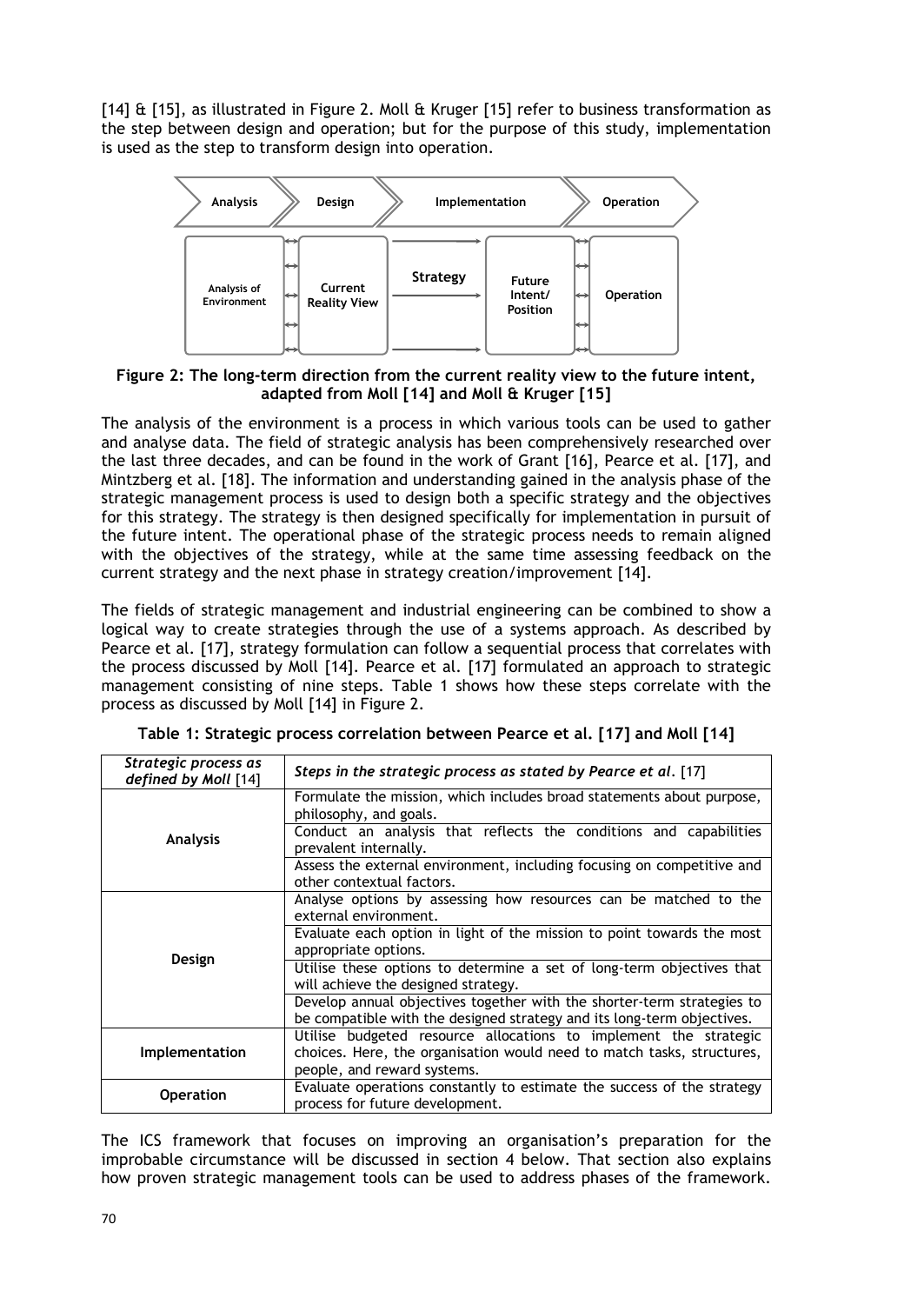The reasoning behind this is 1) to indicate that the wheel, in some cases, has already been invented, and just needs some modifications to align it with the objectives of the phases; and 2) to form a type of validation to show that some tools that already exist could be used to aid in the improbable circumstance strategic formulation process.

As shown in [Figure 1,](#page-1-0) there are events (considered improbable) that fall outside the realm of normal day-to-day processes, and so are not adequately covered by the strategic management process. These events, which may have an extreme impact, are known as 'Black Swans'.

## **3 THE IMPORTANCE OF ACKNOWLEDGING THE BLACK SWAN**

Black Swan events gained popularity at the start of the global financial crisis of 2008, just after N.N. Taleb published his book *Black Swans: The impact of the highly improbable*. Taleb explained that the Black Swan has three main characteristics [1]:

- 1. It lies outside the realm of regular expectations;<br>2. Its consequences carry extreme impact (positive)
- Its consequences carry extreme impact (positive or negative); and
- 3. It is retrospective in its predictability.

Events such as tsunamis, the global economic crisis of 2008, and the 9/11 terrorist attacks are Black Swans, given their drastic impact and unexpected nature. These events were also retrospectively seen as predictable. Whether something is actually considered a Black Swan depends on your position and perspective, as illustrated by another metaphor used by Taleb – that of the Thanksgiving turkey [1]. The turkey, following normal farming practices, is fed well every day to ensure it is ready to be slaughtered for Thanksgiving. The turkey being slaughtered for Thanksgiving is a Black Swan event for the turkey. Considering the immediate historical events, there was no reason for the turkey to believe that it would not be fed that day, only to be slaughtered for the Thanksgiving meal. The farmer, on the other hand, sees this as a normal run-of-the-mill day, highlighting the fact that whether an event is a Black Swan or not depends on perspective and positioning [1].

Black Swans do not always carry detrimental consequences, as some consequences can be extremely beneficial. The example of the internet could be used: it was not initially built for people to connect and share knowledge, but was used as a military application, which then evolved [1].

The reason that so many humans and businesses are 'turkeys' is due to what Taleb called 'confirmation bias', which explains how we can state a theory and collect information to strengthen the conviction that we are correct, while we discard other information that contradicts our view. We generally have a naïve focus on historical observations as something definitive or representative of the future, and it is this that creates our inability to predict or expect Black Swans [19].

At present, preparations for improbable circumstances (or 'Black Swans') are inadequate as organisations try to predict, and thus prepare for, specific circumstances, rather than looking at coping with the improbable circumstance as a whole [20], [21], [22] & [23]. The result of this can be seen in the recession caused by the global financial crisis of 2008. Organisations need to understand how they and their industries will react to devastating or miracle-inducing improbable events.

### <span id="page-3-0"></span>**3.1 Coping in order not to be a turkey**

Taleb produced guidelines to support his notion that organisations can better prepare for the improbable circumstance [23].

The main idea proposed to address Black Swans is to be hyper-conservative when you focus on downside risk (A in [Figure 3\)](#page-4-0), and hyper-aggressive when presented with opportunities that cost you very little (B in [Figure 3\)](#page-4-0).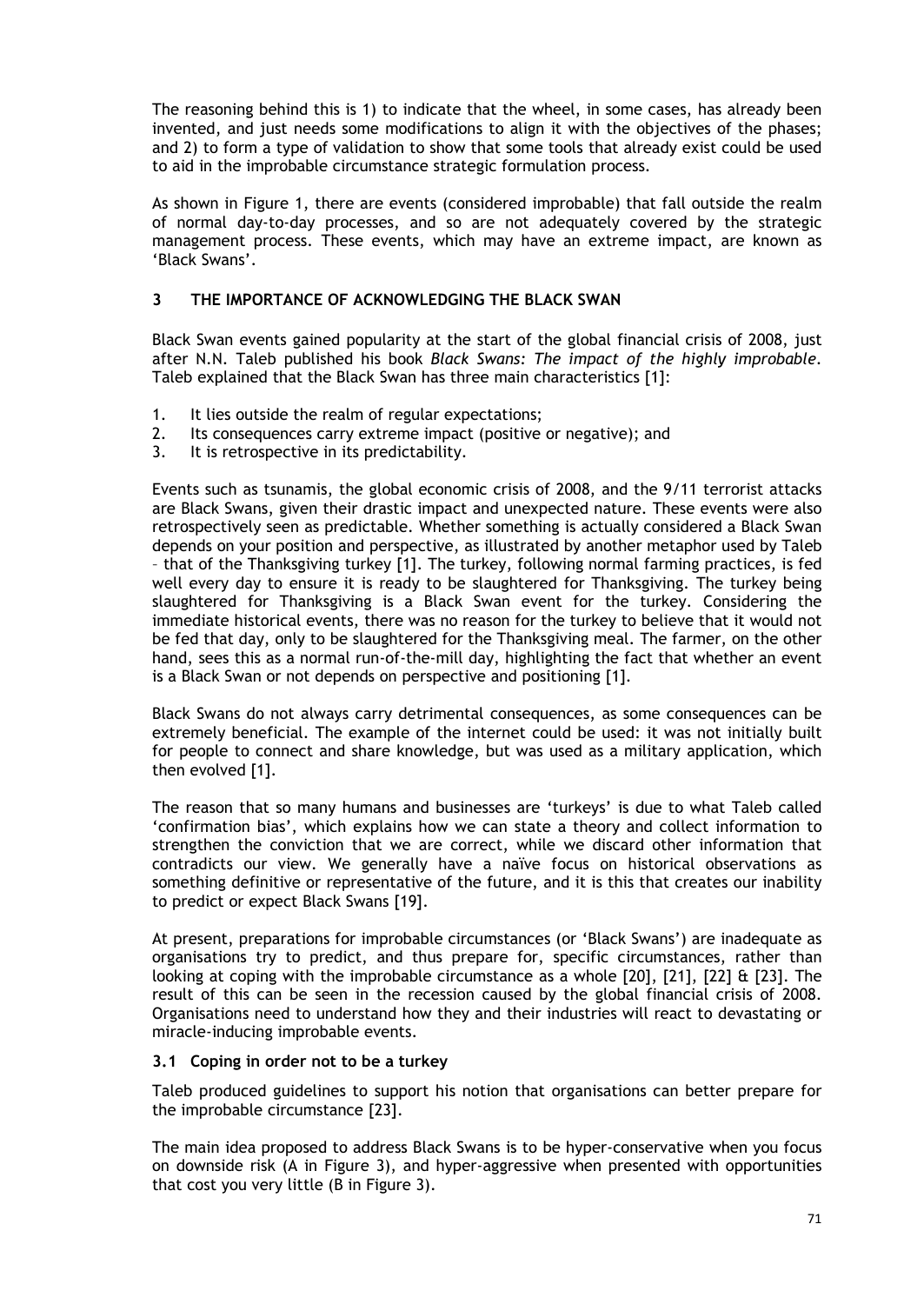

<span id="page-4-0"></span>**Figure 3: a) An example of 'unbound' downside risk with limited upside, and b) 'unbound' upside risk with a limited downside – adapted from Taleb [6]**

Taleb observed that, in general, most organisations use dollars to create pennies; but the Black Swan coping philosophy is displayed through the return for risk B, shown in [Figure 3,](#page-4-0) showing that one should bet pennies in order to make dollars [1]. Organisations that focus on mitigating the shock of catastrophes do not perform as well as other organisations on stock exchanges (such as the NASDAQ and the JSE) that do not have added expenses that cover increased cash reserves, insurance, and/or reduced leverage [1]. Critically, Taleb showed that organisations that enjoyed reduced expenses were most negatively affected during the crisis, compared with those requiring mitigating expenses, and thus were in a better financial position after the crisis.

Certain Black Swans are only Black Swans with the benefit of hindsight, as shown in the example of the turkey. The relationship between entities defines Black Swans as events that occur according to expectation. The global market, as an entity, has a fixed view of what needs to be known (on the balance of probabilities) and what does not need to be known; and the Black Swan principle reveals as significant the things that are *not* said.

Taleb is critical of scenario planning as, in his view, current strategists are constrained by the box in which they have been operating for years [1]. The result of these planning sessions can be whittled down to four or five scenarios with which you gamble by excluding others. Scenarios and forecasts should rather be used as a tool to see how fragile<sup>[2](#page-4-1)</sup> the organisation is in its environment. In the end, scenario planning should be used to create scenarios to test the fragility rather than to gamble on a forecast of events  $[1]$  &  $[24]$ .

The main themes proposed by Taleb to deal with Black Swan events are [1] & [22]:

- A. To keep your eyes open for Black Swans in order to be aware of the environments that border on extreme (much in the same way that Clem Sunter [24] highlights flags to indicate when a given event is becoming more probable);
- B. To not be too attached to your beliefs when presented with evidence to the contrary. Dare to admit that you do not know;
- C. To know the limits of your knowledge, and remain open to understanding where you can be a fool and where you cannot. Foolishness could be a dangerous way of acting, or it could mean nothing – it is a position of the relationship between entities;
- D. That time periods in forecasting events cause errors to increase exponentially. The direction of focus should highlight consequences over exact probabilities;
- E. To be exposed to Black Swans that provide opportunity while hedging against those that cause destruction. The possibility of serendipity should be maximised to ensure positioning that takes advantage of the opportunities created;

<span id="page-4-1"></span> $2^2$  According to Taleb, fragility is that which does not like volatility, or something that loses operational value after a shock is induced [22].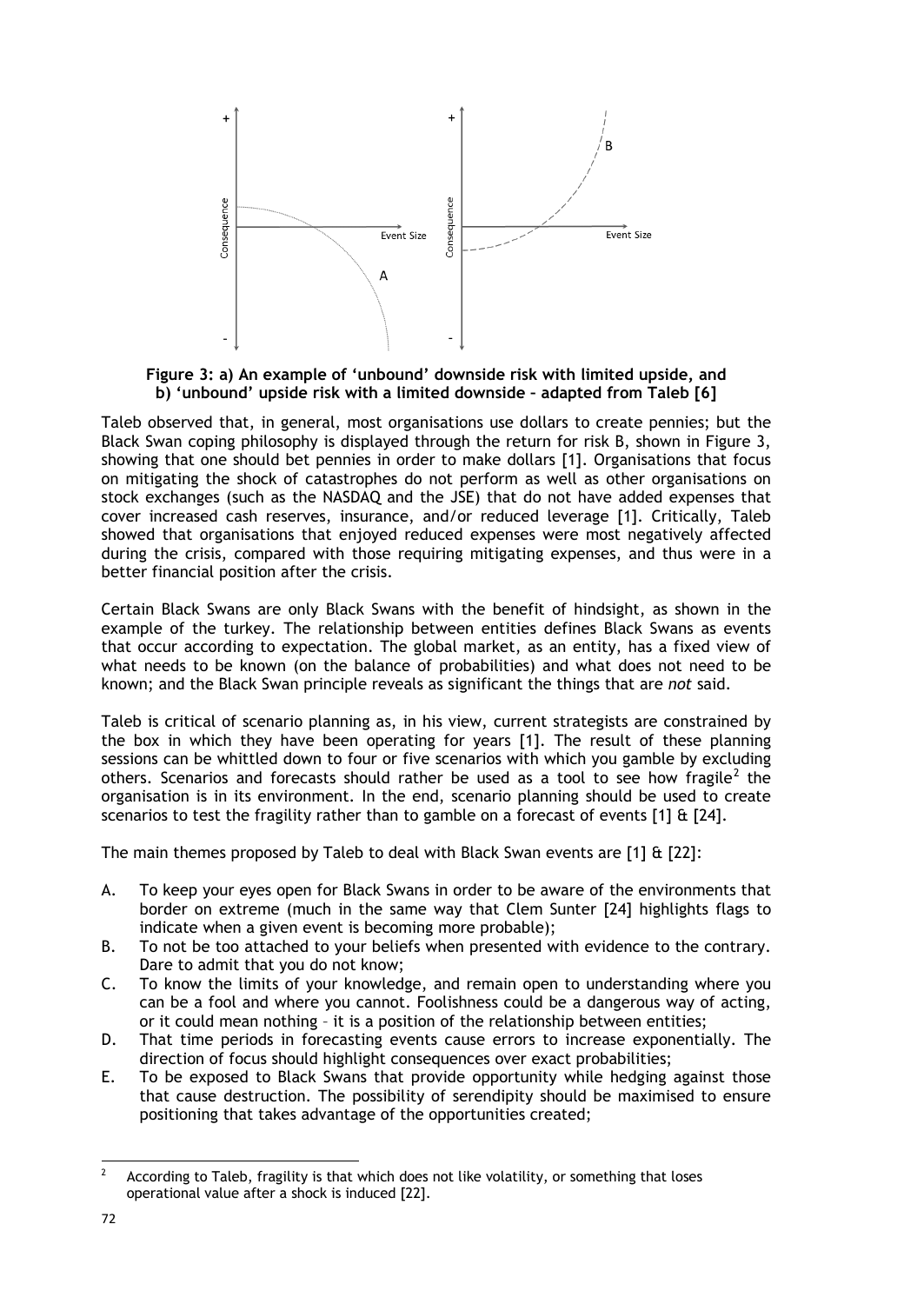- F. To search for signals that would refute or question a theory, rather than searching for evidence to build information that supports it; and
- G. To look to history, but not to see history as a storybook for scenarios to predict the future, but rather to show how wrong we have always been with forecasting.

The points raised here have been used to form the backbone of the framework that, essentially, a company will use to improve its position ahead of a Black Swan event. The above themes were assigned alphabetical characters to reduce excessive referencing in the sections that follow.

#### **3.2 Developing a framework to cope in a volatile world**

The themes for dealing with Black Swans (as listed in the previous sub-section) raised some points or questions that need to be addressed by the organisation to improve its preparation for Black Swan events. These questions were also validated during the procedure of validating the framework, which is discussed in section [5.](#page-13-0)

| Theme ref. | Question/thoughts raised                                                                           |
|------------|----------------------------------------------------------------------------------------------------|
| A          | What are the extreme environments?                                                                 |
| В          | What do I know?<br>What do I not know?                                                             |
|            | What do I know?<br>What do I not know?                                                             |
| D          | How do these extremes have an impact on my organisation?                                           |
| Е          | What do I do to balance exposure to positive Black Swans and<br>protection from the negative ones? |
| F          | Question the current theory/strategy rather than prove it.                                         |
| G          | What are the extreme circumstances?                                                                |

**Table 2: Comments and questions in coping with Black Swans**

<span id="page-5-0"></span>The questions in Table 2 were grouped to form a sequential process for coping with Black Swans that aligns with the comparison discussed in [Table 1.](#page-2-1) The rephrased questions, and how they addressed the initial questions, are shown in [Table 3.](#page-5-0)

| Rephrased and grouped questions for sequential<br>order                                                                                     | Theme ref. |
|---------------------------------------------------------------------------------------------------------------------------------------------|------------|
| What are extreme environments?                                                                                                              | A, B, C, G |
| How do these extremes impact on my organisation?                                                                                            |            |
| How do I expose and balance my organisation to<br>opportunity-creating extremes and/or protect my<br>organisation against harmful extremes? |            |
| How do I question my organisation's current strategy<br>or position?                                                                        |            |

**Table 3: Rephrased Black Swan questions**

The sequential order allows a process (as with strategic management) of preparation in addressing Black Swans. In order for an organisation to prepare for the extremes, it needs to know what would be extreme for it. To uncover this, it requires an analysis of the factors that affect it and its environment. The second question can be answered by taking the current strategy/position, matching it to an extreme event, and establishing what the probable outcome would be. The third question should be answered through the outcomes generated by the second questions, while the last question mainly focuses on feedback. It is here that the new strategy should be questioned to test it against the various events conjured up in the first question.

Strategy management has a long list of tools from the work of Sunter [24] to Prahalad and Hamel [13], Mintzberg et al. [18], and Porter [25] & [26].The fact that some of these tools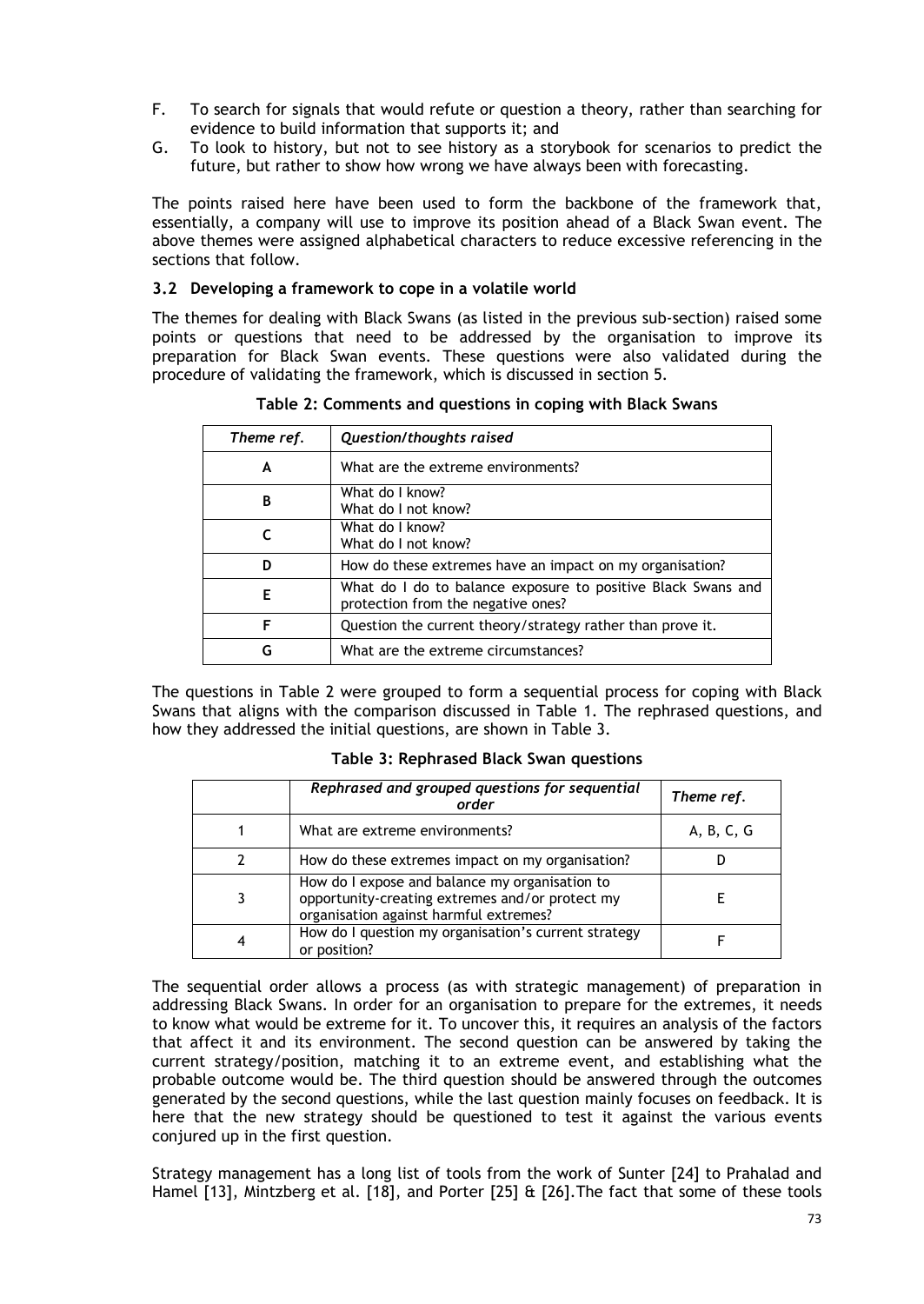can be used to address the questions listed above forms part of a validation of each of the questions and phases within the framework.

These questions, together with the systems approach to strategic management, have created the platform for the four phases of the ICS framework laid out in the next section.

### <span id="page-6-0"></span>**4 A STRATEGIC FRAMEWORK FOR IMPROBABLE CIRCUMSTANCES**

The strategic framework for improbable circumstances focuses not on events that form part of day-to-day operations, but rather on extreme and rare events. For this reason the framework does not seek to replace normal strategic planning for an organization, but rather expands the process.

In order to address the questions in the previous section, the framework is divided into four phases. (Three of the four phases fit into Moll's process synthesis/design phase [14]): the analysis phase, the improbable event creation phase, the fragility analysis phase, and the synthesis phase.) Each phase is described in more detail in the following paragraphs.



**Figure 4: The ICS framework**

It is crucial to note that the role of the framework (and the questions it seeks to answer) is not to look at the implementation or operation [\(Table 1\)](#page-2-1) of the strategic management process, as this would form part of the existing body of knowledge. The framework, rather, aims to expand on the design (synthesis) of the strategy resulting from the strategic management process, with implementation supporting provided designs for the improbable circumstances.

### **4.1 The analysis phase**

Parallels can be found between this analysis phase and that of strategic management. Through the analysis of the environment and the organisation, factors can be identified that affect the organisation, as well as their outcome on stated objectives and proposed operation. The primary question that needs to be addressed in this phase is:

*What has an impact on the success (and possible downfall) of the organisation?*

Each phase needs inputs, deliverables, and requirements to operate as a 'checklist' for facilitators or strategic heads to sign-off on before adequately moving on to the next phase [\(Table 4\)](#page-7-0).

The in-depth knowledge of the internal factors and how they are influenced by the external factors will play a significant role as deliverables in the fragility analysis phase.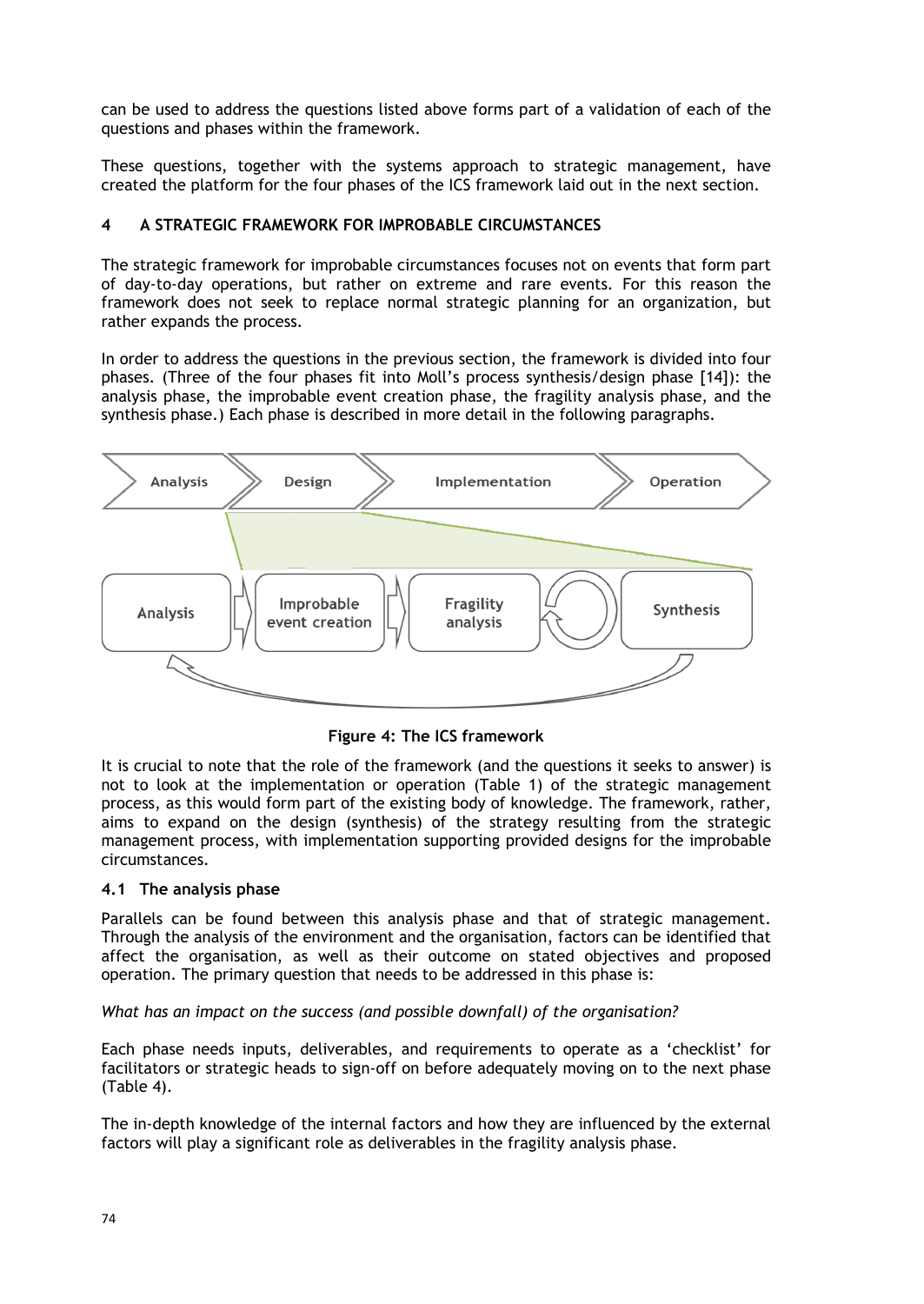<span id="page-7-0"></span>

| <b>Inputs</b>                                                                                                              | <b>Deliverables</b>                                                                                  | Requirements                                                                                                                                                  |
|----------------------------------------------------------------------------------------------------------------------------|------------------------------------------------------------------------------------------------------|---------------------------------------------------------------------------------------------------------------------------------------------------------------|
| Data and information usually<br>compiled for SWOT analysis<br>[16], PESTE analysis [16], and<br>Porter's Five Forces [25]. | Internal factors and their<br>ability to affect the<br>organisation in pursuit of its<br>objectives. | Understand the organisational<br>dynamics.<br>Identifythe internal factors<br>that are applicable to the<br>strategic decisions.                              |
|                                                                                                                            | Recognition of the external<br>factors that are applicable to<br>the strategic decisions.            | The external factors that<br>affect the ability of the<br>organisation in pursuit of its<br>objectives.                                                       |
|                                                                                                                            | Understanding of how these<br>factors impact each other.                                             | Understand the inter-<br>relationship between these<br>factors, and categorise them to<br>comprehend how they impact<br>the organisation and the<br>industry. |

**Table 4: The inputs, deliverables, and requirements of the analysis phase**

## **4.2 The improbable event creation phase**

The improbable event creation phase is necessary to answer the following question:

*What circumstances would have an extreme effect on the success (and possible downfall) of the organisation?*

In order to improve the deliverables of this phase, the question is split to distinguish between the two extremes, catastrophes and miracles:

- 1. What circumstances would have a disastrous impact on the organisation?
- 2. What circumstances would be miraculous for the work of the organisation?

The key to the second question is to ensure that miraculous circumstances are not forgotten because of a constant focus on the worst events; the key is to remember that you can often bet pennies to win dollars [\(Figure 3\)](#page-4-0). The deliverables of the analysis phase should be communicated to help every person taking part in the strategy design process to understand the organisational and industrial dynamics, as these act as inputs to the improbable event creation phase [\(Table 5\)](#page-7-1).

<span id="page-7-1"></span>

| <b>Deliverables</b>                                                               | Requirements                                                                                                                                                                                                                                                                                                                               |
|-----------------------------------------------------------------------------------|--------------------------------------------------------------------------------------------------------------------------------------------------------------------------------------------------------------------------------------------------------------------------------------------------------------------------------------------|
| The outliers that would not be present in<br>the course of day-to-day operations. | Factors as deliverables from the analysis phase should<br>be handled to create rare circumstances.                                                                                                                                                                                                                                         |
| The circumstances in which that which is<br>very likely would in fact be absent.  | Create circumstances around ideas that could highlight<br>that for which the current strategy/position is not<br>prepared.                                                                                                                                                                                                                 |
|                                                                                   | Addressing catastrophes, the organisation should focus<br>on environments that would result in major setbacks or<br>losses, ultimately leading to ruin, in order to highlight<br>shortcomings in strategies. It should also be<br>remembered that the highly probable not happening<br>could also be touted as an improbable circumstance. |
|                                                                                   | Miraculous environments should be crafted to portray<br>that which is beneficial to extreme growth, for the<br>organisation and its competition.                                                                                                                                                                                           |
|                                                                                   | The greater the number of circumstances created to be<br>tested against, the greater the chance of positioning<br>your company in a more advantageous environment.                                                                                                                                                                         |
|                                                                                   | Circumstances should not be supervised, as this does<br>not prepare for certain situations, but for groups of<br>circumstances and the consequences, as a test to<br>assess fragility.                                                                                                                                                     |

**Table 5: Improbable event creation deliverables and requirements**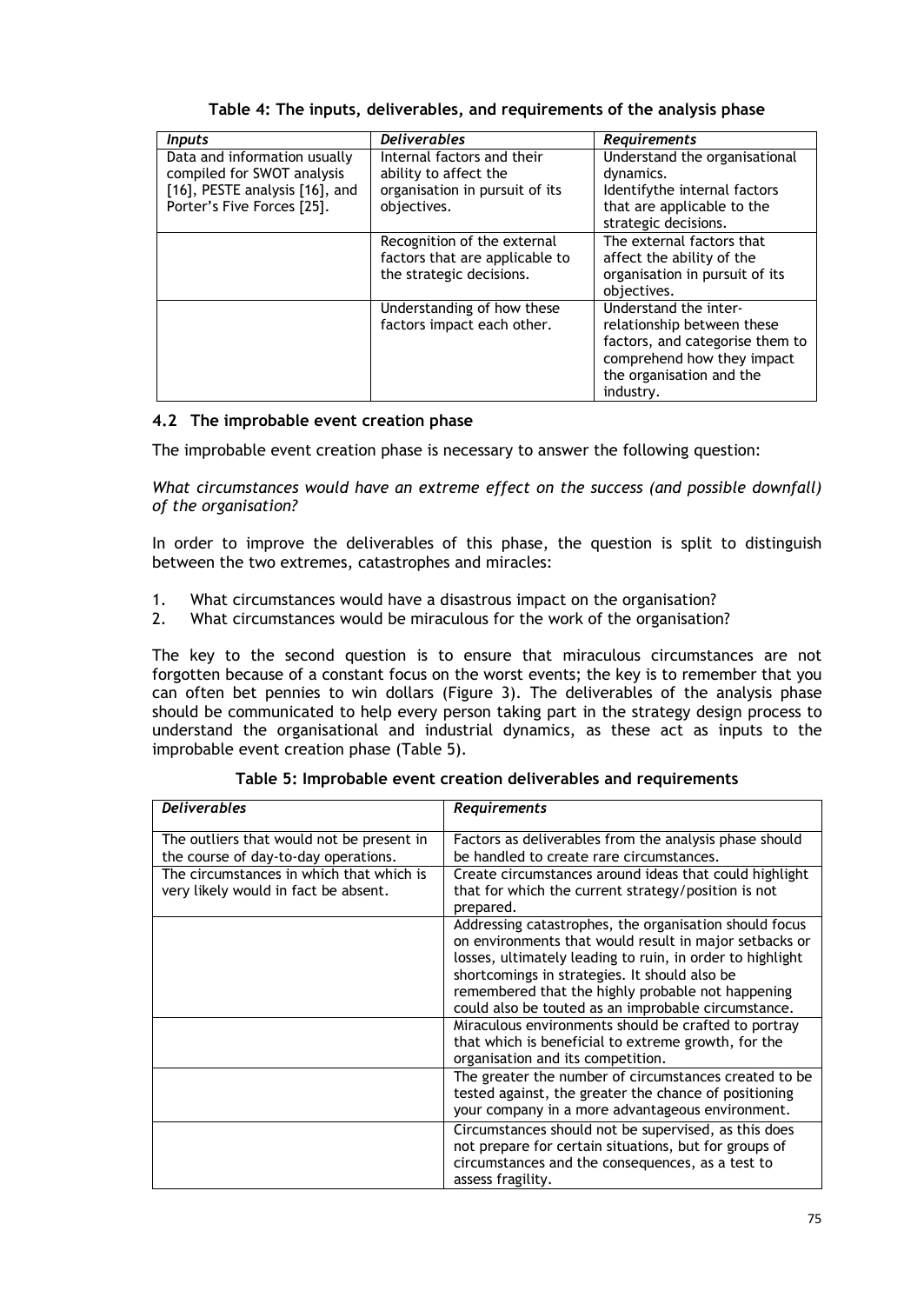# **Table 6: Sequential steps in the improbable event creation phase(adapted from [27])**

|                  | Steps in improbable | Explanation                                                                                                                                            |
|------------------|---------------------|--------------------------------------------------------------------------------------------------------------------------------------------------------|
|                  | event creation      |                                                                                                                                                        |
| $\overline{1}$ . | <b>Background</b>   | Information should focus on the deliverables given by the previous phase,                                                                              |
|                  | information         | the factors that would affect the success of the organisation. This should                                                                             |
|                  |                     | be controlled so as not to exclude individualism. The objective would focus                                                                            |
|                  |                     | on the creation of improbable circumstances through the manipulation of                                                                                |
|                  |                     | factors.                                                                                                                                               |
| 2.               | Craft               | The previous step's information will be used to conjure up a large number                                                                              |
|                  | improbable          | of circumstances. These circumstances should focus on showing that the                                                                                 |
|                  | circumstances       | current strategy/position is not well prepared. Circumstances should be                                                                                |
|                  |                     | able to induce either a major catastrophe for the organisation, or a major                                                                             |
|                  | Submit ideas        | serendipitious moment (a miracle).                                                                                                                     |
| 3.               |                     | Ensuring that a large number of circumstances are created is crucial in<br>order to throw a wide net to assess current strategy/position. Ideas should |
|                  |                     |                                                                                                                                                        |
|                  |                     | be generated from all areas of the organisation as well as from<br>management. The ideas and thinking processes differ, and would allow for            |
|                  |                     | a much larger number of circumstances to be created. Various channels can                                                                              |
|                  |                     | be created that allow for submissions from those who are not normally                                                                                  |
|                  |                     | expected to deliver on predictable creativity.                                                                                                         |
| 4.               | <b>Filter ideas</b> | Idea generation will be concluded; this will put the organisation in a                                                                                 |
|                  |                     | position to assess a vast range of ideas. Some ideas would overlap, and                                                                                |
|                  |                     | some would be of no use, as they depict a more day-to-day operation;                                                                                   |
|                  |                     | these should be put aside. Circumstances that seem absurd are often those                                                                              |
|                  |                     | that make or break organisations, and should not be discounted. A                                                                                      |
|                  |                     | knowledge of which type of circumstance would raise red flags would be                                                                                 |
|                  |                     | quickly highlighted, making it easy for decision-makers to group                                                                                       |
|                  |                     | circumstances into groups of day-to-day circumstances, and those that are                                                                              |
|                  |                     | highly unlikely but that would result in extreme consequences.                                                                                         |
| 5.               | Build, cut, add     | The remaining ideas that have survived the filtering process can be further                                                                            |
|                  | or change           | manipulated by decision-makers. Their experience and knowledge of the                                                                                  |
|                  | submitted           | organisation will be able to pinpoint the tipping points that would result in                                                                          |
|                  | ideas               | a catatrophe or a miracle.                                                                                                                             |

Schwartz's [27] process of scenario planning can be highlighted as a tool to validate the phase through by acting as a representative of a tool which would address the requirements. This process has been adapted in order to ensure that the focus is not on just one or two scenarios or on monitoring them.

The circumstances created here are primarily for testing, not for monitoring or forecasting based on current environments. The monitoring of scenarios, as with the normal scenario creation process, would fall within the normal strategic management process of day-to-day strategy formulation.

# **4.3 The fragility analysis phase**

Strategic formulation for the framework asks for an understanding of how certain factors affect an organisation.

*"… in order to make a decision you need to focus on the consequences (which you can know) rather than the probability (which you cannot know) as the central idea of uncertainty." – N.N. Taleb (2008)* [1]

Taleb highlights the errors generally made by focusing on the probabilities and allowing them to dictate actions, rather than on where it should be: on what the outcomes should be, and on the action in reply to these outcomes [6]. The fragility analysis phase is in place to test the consequence/results of the circumstances (as created in the previous phase) on the organisation. Organisations assess the cost of a new investment project and its return on investment (as a function of the probability of success) and, based on these two statements, the decision is made whether to continue with the project or abandon it [28]. The logic of concentrating on the consequence of an event should be the focal point in the assessment of an organisation and its positioning in its environment.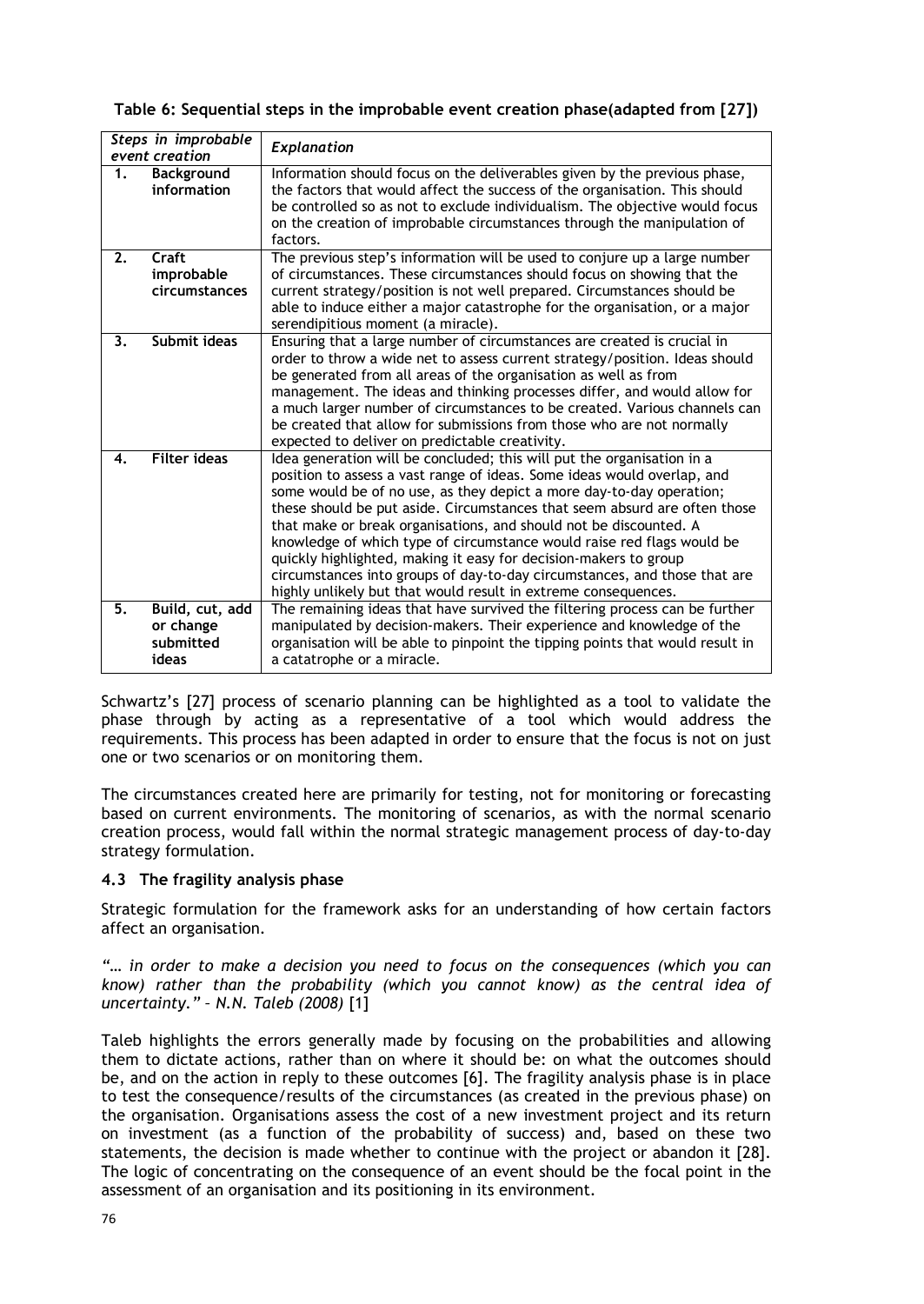The following question needs to be answered in this phase:

*What would the outcome of these circumstances (deliverables from previous phase) on the organisation be?*

*"Know how to rank beliefs not according to their plausibility but by the harm they may cause." – N.N. Taleb (2008)* [1]

The effects of the circumstances on the organisation should be grouped. Certain circumstances would have no major effect; but it is crucial that two groups are formed as a result: the miracles and the catastrophes. Pareto's 80/20 principle should be applied here, as certain scenarios would not have an impact on the workings of the organisation.

These groupings are needed, because a specific solution to groups should be found, rather than addressing only specific single circumstances.

| <b>Deliverables</b>                             | <b>Requirements</b>                               |
|-------------------------------------------------|---------------------------------------------------|
| Circumstances that would lead to a catastrophic | Sensitivity analysis of the effect of each of the |
| consequence for the organisation.               | circumstances on the organisation;                |
| Circumstances that would lead to a miraculous   | A focus on the various factors and how they       |
| outcome for the organisation.                   | influence the organisation, rather than on        |
|                                                 | specific circumstances;                           |
|                                                 | Two groups should be formed:                      |
|                                                 | the catastrophe group; and                        |
|                                                 | the miracle group.                                |
|                                                 | This phase is designed to ask and test all the    |
|                                                 | 'what if' questions.                              |

#### **4.4 The synthesis phase**

The synthesis phase allows for the creation of the strategy, built on the work done during the previous phases, to create a position within the market to survive/flourish in times of improbable circumstance.

*"Don't cross a river if it is four feet deep on average. … The policies we need to make decisions on should depend far more on the range of possible outcomes than on the expected final number." – N.N. Taleb (2008)* [1]

*"What matters is not how often you are right, but how large your cumulative errors are." – N.N. Taleb (2008)* [1]

The following question needs to be answered in the synthesis phase:

*How can an organisation prepare for an improbable circumstance?*

The ideal solution would be a strategy that prepares for all catastrophe scenarios, as well as one that creates a position to take advantage of opportunities as they are presented by the miraculous events. A rising oil price is seen as an example of a negative event. A logistics company would suffer and, given a large enough rise, it would fail; but oil and petroleum organisations would prosper. The dissimilarity between prospering and struggling depends on perspective and thus position in the market. A logistics company will not easily find itself in a position to prosper in times of high oil prices, but it can highlight it and address how to be prepared for one of the key factors in its industry.

The circumstance groups from the previous phase will be used here to analyse how an organisation can last/thrive in the circumstances that produced either catastrophic or miraculous outcomes. An organisation that does not exist cannot expect to prosper. The first step is thus to focus on survival.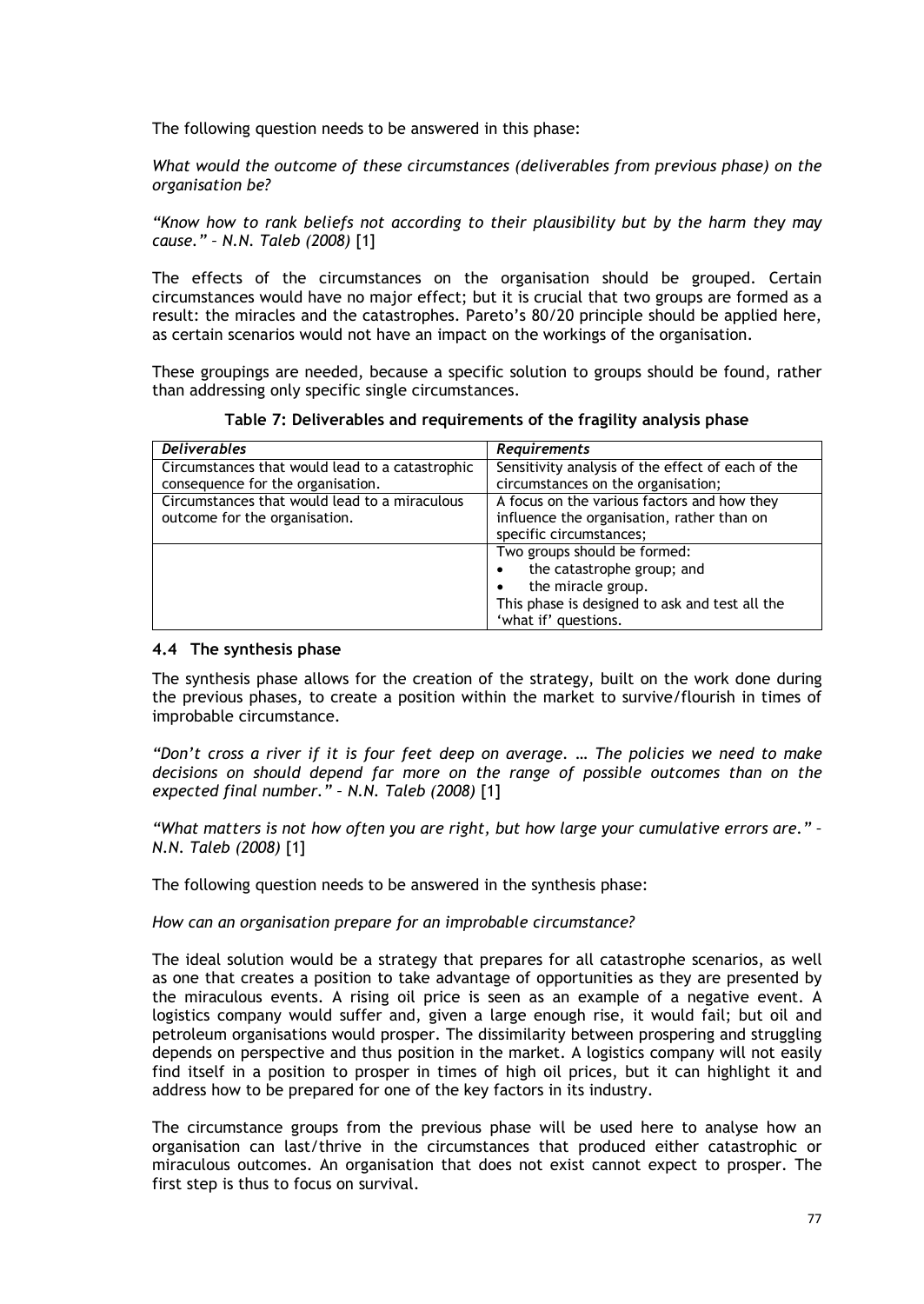It is impossible to prepare for every circumstance, but being prepared for more than the status quo shows the ability to improve continually. It is in this continuous improvement that the role of industrial engineering is particularly highlighted.

Section [3.1](#page-3-0) plays a role in this phase as showing how the organisation can approach the management of these consequences. The crux remains that an organisation needs to show hyper-conservatism when faced with downside risk (catastrophes) and display hyperaggression when faced with opportunities that cost very little (limited downside risk, the miracle, and applying the 'betting pennies to make pounds' principle) Taleb [1]. [Table 8](#page-10-0) lists the requirements within the synthesis phase.

*"The real importance of the Greeks for the progress of the world is that they discovered the almost incredible secret that speculative reason was itself subject to orderly method...I now state the thesis that the explanation of ... active attack on the environment is a three-fold urge: 1) to live, 2) to live well, 3) to live better. In fact the art of life is first to be alive, secondly to be alive in a satisfactory way, and thirdly, to acquire an increase in satisfaction." – Alfred North Whitehead*

The synthesis phase includes two sections: 'catastrophe preparation' and 'miracle opportunism'. A third section, Feedback and what we learn by looking back, is added here to take account of the feedback loop that should always play a role in the measurement and monitoring of improved positions. These sections are crucial to the framework, with the first objective – survival – being paramount.

| <b>Deliverables</b>                                                                                                        | Requirements                                                                                                                                                                                                 |
|----------------------------------------------------------------------------------------------------------------------------|--------------------------------------------------------------------------------------------------------------------------------------------------------------------------------------------------------------|
| To provide a position for the<br>organisation that would reduce the<br>consequence of extreme negative<br>impacts.         | The organisation needs to display hyper-conservatism when<br>faced with downside risk.                                                                                                                       |
| To ensure it can position the<br>organisation to be aggressive towards<br>opportunities that may arise during<br>miracles. | The organisation should display hyper-aggression with<br>opportunities that cost very little, and thus increase<br>exposure to miracles.                                                                     |
|                                                                                                                            | Continually question the designed strategy or new position.                                                                                                                                                  |
|                                                                                                                            | Keep searching for information that might show<br>weaknesses in the new strategy or position.                                                                                                                |
|                                                                                                                            | A fine balance should be kept by experienced minds in the<br>organisation, in order to control exposure to every<br>opportunity while still ensuring that catastrophe<br>preparation has been taken care of. |
|                                                                                                                            | Feedback on the new strategy, and on how it performs<br>against circumstances created in the previous phase, will<br>highlight incremental improvements and ensure that<br>weaknesses are pinpointed.        |
|                                                                                                                            | Continual research should be done to be open to new tools<br>to use within phases of the ICS framework.                                                                                                      |

<span id="page-10-0"></span>**Table 8: The deliverables and requirements of the synthesis phase**

# *4.4.1 Preparing for the catastrophe*

Preparation for catastrophe drives home the point of being hyper-conservative when faced with downside risk. Hyper-conservativism includes positions such as derivatives for hedging, diversifying risk in various markets, insurance, liquid assets, etc.

Diversification strategy has often been used as a tool of risk reduction through the common ownership of businesses, but with individual cash flows that remain the same after exposure (Grant [16]). The cash flows need to be imperfectly correlated, which would allow for the variance of the joint cash flow of the businesses to be less than that of the separate businesses. This phenomenon is how diversification reduces the risk of being dependent on one income stream. Organisations might be slightly less competitive in one industry as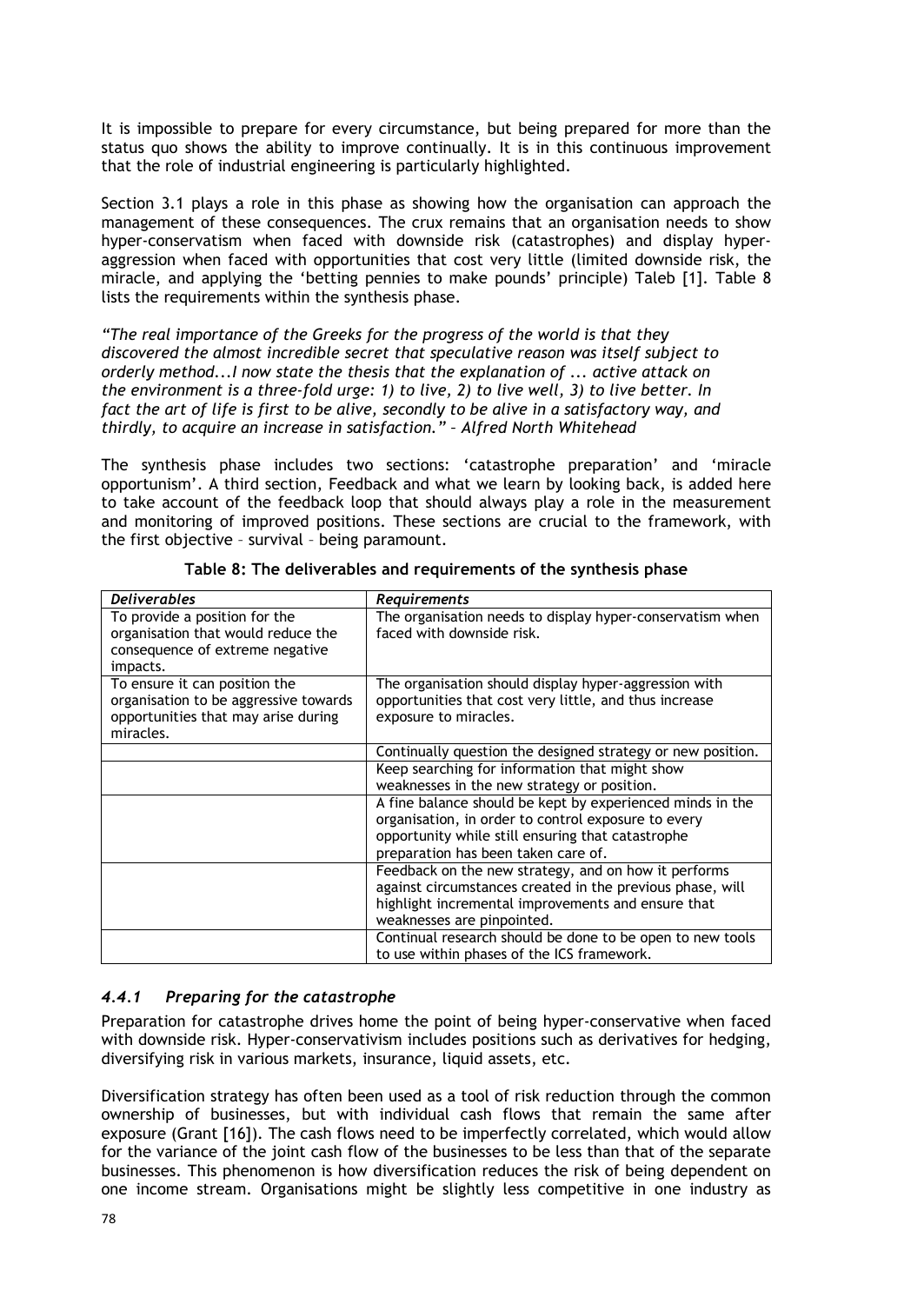resources are being spread, but a strategy of only one core focus has left businesses vulnerable when disaster strikes. The organisations that have 'insured' through the use of diversity are less prone to fail when disaster hits. These organisations have not enjoyed the reduced 'insurance' expenses that other organisations might have, but they are the ones still in operation while those who were uninsured have fallen.

De Neufville listed three basic ways in which to address uncertainty [29]:

- 1. controlling uncertainty, e.g. demand management;
- 2. protecting passively, such as building robustness into an organisation; or
- 3. protecting actively through the creation of flexibility that managers can use to react to uncertainties.

Controlling uncertainty is a way in which to closing off uncertain avenues of the business. If a risk is on of being uncertain as to the demand profile of a company, then this can be managed through signing up various suppliers, and adopting proactive strategies to curtail the uncertainty through formalisation.

Protection of the organisation can come in many forms. *Passive* protection functions without taking any significant management decisions during operation. Creating redundancy of parts is a standard way of achieving operational robustness in an engineering system.

Protecting *actively* allows the organisation's decision-makers to take control through specific decisions that alter the organisation.

Strategic decision-making depends a lot on the experience gained from learning. One way of reducing the risk to the organisation is to deploy the experience of executives and veterans in the organisation and industry, applying it to contingency plans (the succession plans).

Great destruction has always left opportunities in its wake. Adequate preparation during times of destruction paves the way to taking advantage of the opportunities to be found when the dust settles. These organisations find themselves operating in an industry when their competitors have been immobilised by the need to make plans to release liquid assets just to survive the aftershock.

An organisation looking to survive and grow would regard it as catastrophic if it were not to pursue opportunities. An organisation should ensure that it is in a position to take advantage of the miraculous event – or that it creates opportunities for itself.

*"The greatest enterprise risk may be in not pursuing enterprise opportunities." – Brian E. White, PhD (2007)*

*"This is a really interesting time because it provides unprecedented opportunities for the survivors." - Hugh Courtney (2008)*

## *4.4.2 In preparation for the miracle*

An organisation in the throes of a catastrophe rarely has a clear idea of the risks: it generally just holds on and hopes to survive. The focus on miracles is one in which an organisation might be more aware of the risks involved, especially when it uses capital, as the largest amount to be lost is generally expended capital; and some opportunities are costly if they fail. Executives instinctively magnify the apparent risks and discount their exposure to potential rewards when confronted with rapid change. This tendency has been well documented in the literature of economics [30]. In this case, not displaying hyperaggression towards opportunities that cost you very little would mean lost opportunities.

The advantage of the times we live in is that organistions can punch much higher than their weight. Technology allows organisations to make considerable consequential impacts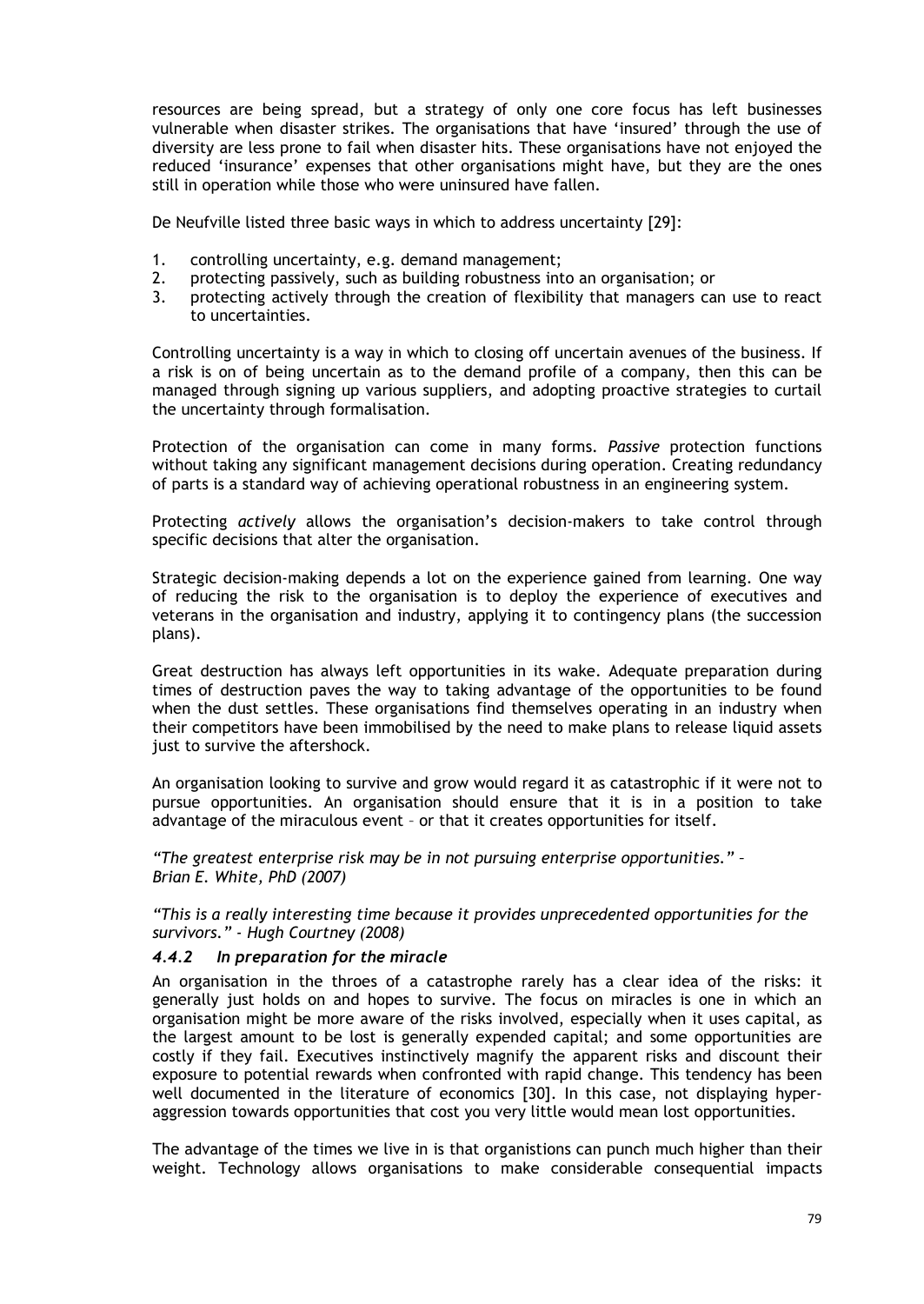through investment capital, even though this seems benign when compared with the investments of a decade ago.

#### *"Today's new digital infrastructure in fact gives relatively small actions and investments an impact disproportionate to their size." – Hagel III et al. (2008) [30]*

The quote above shows the investment strategy that Marc Andreessen used at the Andreessen Horowitz venture capital firm. He was catapulted into technology stardom when he co-founded Netscape, which sold to AOL for US\$9.6 billion, and Loudcloud, which sold to Hewlett-Packard for US\$1.6 billion [31]. Andreessen and Ben Horowitz launched a US\$300 million venture capital firm on 6 July 2009. This firm focused on seed capital – an initial investment designed to help start-up ventures to develop. Their aim was to develop 60 to 80 companies using seed capital, with a cash amount of between 75 per cent and 80 per cent, waiting for later-stage investments. The Andreessen Horowitz venture capital firm negates catastrophes by investing in a diverse group of companies, and by positioning themselves to take advantage of opportunities. Their firm had US\$22.7 billion under management at the end of January 2014, and remained a growing and going concern (January 2014) [32]. The 10 per cent of start-ups that succeed do it so superbly that they compensate for the 90 per cent that do not – a fact that is explained through the Andreessen Horowitz investment strategy [33].

The key to creating opportunities is new ideas, new inventions, and their management through innovation. Managing the innovation process enables an organisation to take opportunities or to make them. The plaform model used by Apple – a good example of open innovation – created a large number of opportunities for Apple and its users alike. Apple supplies users/developers with a foundation/platform on which they create applications for the iPhone or iPad. The result of this open innovation was the downloading of 1.5 billion applications in the first year of the iPhone's availability. The profit is shared 30/70 between Apple and the user/developer. Apple created cash flow by allowing users to develop applications for themselves [34]. Open innovation creates a way for organisations to reach out to the consumer and to take advantage of their input – and it increases the number of opportunities for the organisation.

The potential rewards are to be had by the groups who take opportunities earlier on, thus explaining the relationship between risk and reward. The example of an equity trading portfolio can explain this. Investing into young, small, unknown organisations is a great risk, giving exposure to risks such as concept risk and execution risk; but the rewards to be gained for this are immense. This is how Andreessen and Horrowitz invest. The risk is large, but the amount of money lost is a known amount, and it can be controlled. As shown by the Andreessen and Horowitz example, investments that need to be exposed to the initial risks in certain industries have been reduced drastically, compared with the preceding decades.

Organisations that fail to take this early risk move into an area where their strategies are reactive to the early risk takers' movements. The contemplative approach of waiting for risks to play out reduces risks, but it also reduces the upside of the rewards with the reduction in these risks. The risk of losing money through 'bets' is immense, but the danger lies in the downside of missing opportunties as competitors move in to reap the rewards of a new market space.

Another example of a strategy that seeks to take advantage of uncontested market space is 'blue ocean strategy' [35]. The focus is on creating an uncontested market space, making the competition irrelevant, creating and capturing new demand, breaking the value/cost trade-off, and aligning the whole system of an organisation's activities in pursuit of differentiation and low cost.

Blue ocean strategy highlights differentiation as a strategy to reduce risk, but also to be exposed to opportunities. Blue ocean strategy is not limited to an industry or organisation, but it is constrained by the strategic move of the organisation. The focus is taken away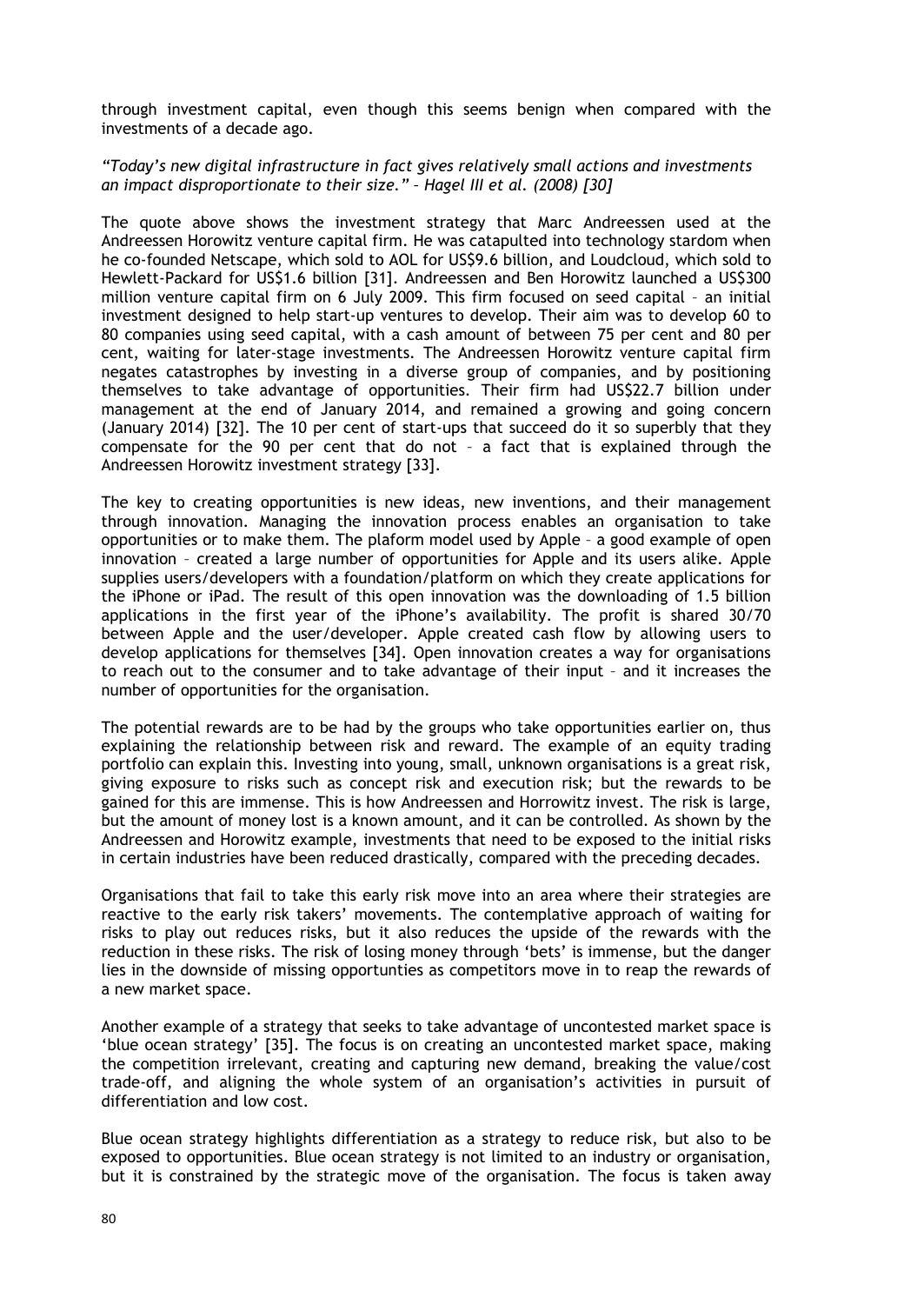from the 'red oceans' – the saturated markets and industries – and placed on the opportunities that lie beyond these red oceans. New technology does not create blue oceans: they are created when this technology is linked to what the consumer values.

# *4.4.3 Feedback and what we learn by looking back*

The synthesis of a strategy does not end with the implementation plan to deliver on the new position to be attained. The feedback loop is designed to test the end result of a process in order to assess whether it delivers what it is expected to deliver; and, depending on the asnwer, to adjust in order to increase accuracy and reduce faults.



**Figure 5: The positing of feedback from synthesis to fragility analysis phase**

The feedback between the synthesis and the fragility analysis phases will check that the proposed future positioning will not jeopardise the current position by creating one that is exposed to more fragility to improbable circumstance. The fragility analysis needs to be done on the proposed position to ensure that the organisation handles the created improbable scenarios adequately, as a new position could create new risks. Once the strategic minds feel comfortable that the organisation will not become more fragile, the synthesis phase can move into the implementation plan.

*"..., you're going to have to make decisions very quickly on fundamental opportunities that may drive your earnings performance for the next decade or more, and you've got to be prepared to make these decisions in real time. That requires a continuous focus on market and competitive intelligence and far more frequent conversations—daily, if necessary—among the top team about the current situation. Senior executives already may be in closer contact because of the emergency they face, but that doesn't necessarily imply that they have the raw material and the structure to work through strategic decisions systematically. These daily conversations have to move beyond getting through that day's crisis to more fundamental strategic issues as well, because the decisions made today may open up or close off opportunities for months and years to come." – Hugh Courtney (2008)*

The more the framework is used, the easier the process will be for the organisation. Organisations will develop an increased awareness of what is required and what needs to be addressed. Some tools have been mentioned in this article; but this is a living framework that allows for various tools to be used within each phase, allowing the organisation to tailor-make the phases for its own use.

Continual use will see an organisation add to the circumstances created, and new tools (for use in the framework) will be the result of a learning organisation. The organisation should aim to work through the ICS framework as often as it works through the general strategic management process to ensure that its aligns and to share new insights across frameworks. It is a constant learning process for the organisation, as continuous interaction is found between the formulation of a strategy, its implementation, and the constant adjustment and revision in the light of increased experience [16]. It is crucial to have a thorough understanding of the factors that affect the organisation, and to what extent they do, as set out in sections 4.1 & 4.3 above.

# <span id="page-13-0"></span>**5 WHAT DO THE EXPERTS THINK?**

The validation of a framework is important for ensuring that it is a representation of what could/does happen in reality. Validation through interviews and questionnaires with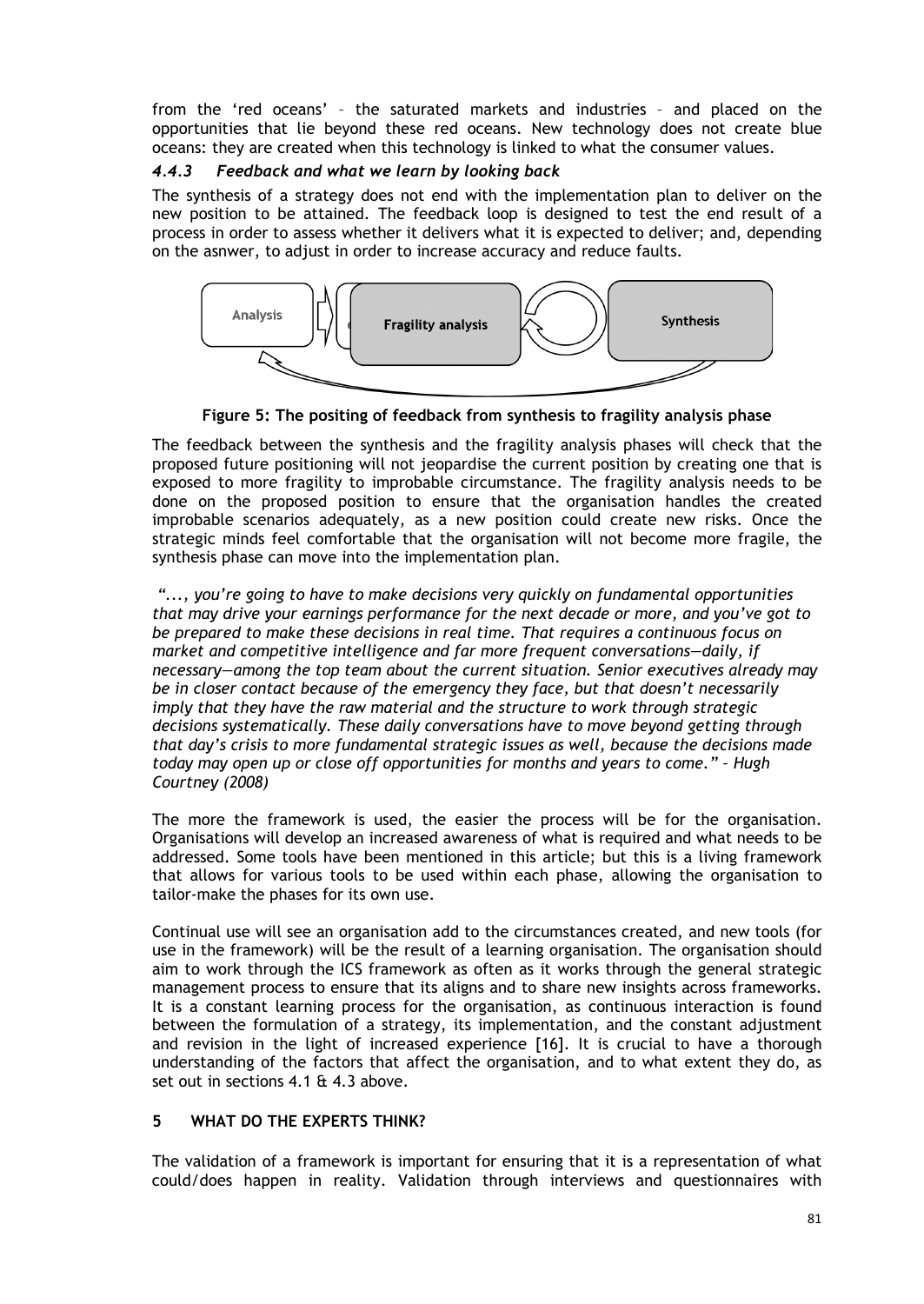industry and subject theory experts was chosen as the most practical validation for the study. The constraints on time, as well as the emergence of improbable circumstances, were beyond the control of the author.

Validation was done through five open-ended questions to eight industry and subject matter experts from fields relevant to the study. The objective of every interview was to find the extent to which the interviewees agreed with the research, together with their motivation and recommendations. The questions focused on whether the framework would do that which it was designed to do, the difficulties that would arise in the implementation of the framework, whether the framework adds to the field of strategic management at present, and whether they would apply the framework in their own organisations.

The results of the questionnaire showed that there is a need for a process or tool that addresses how an organisation approaches Black Swans. All the interviewees believed that it was a viable tool, and gave their own recommendations. This outcome is precisely what is required of systems thinking about Black Swans – to use a framework to enable strategic decision-makers to think a certain way and, by enabling this thinking, to apply their own experiences and their own fields of knowledge within the organisation.

The results highlighted that there is a need for a way for organisations to approach Black Swans. They showed that the ICS framework is a viable tool. Seventy-five per cent of the interviewees replied that they would implement the framework in their organization, while the remaining 25 per cent replied that they would need to think further about its implications and requirements before implementation.

### **6 CONCLUSION AND RECOMMENDATIONS**

The need for the framework was highlighted by the replies from the interviews, which generally stated that, at present, organisations do not have a way to address Black Swan events, whether external or internal.

The ICS framework has been designed to be continually able (on a design level) to adapt; it is thus a living framework, ensuring it is can position itself within each organisation that uses it. The framework, as explained here:

- Is additional/complementary to the current strategic management process, and does not seek to replace it (the wheel has been invented, we just need to improve it);
- Is adaptable; tools that are known to the current strategic heads of the organisation are a good starting point, but more should be added through increased knowledge; and
- should never stagnate, as it should try to reduce the unknown unknowns.

The framework concentrates on risk mitigation and on options creation (through diversification strategies) that are dependent on the consequences it wants to prevent. It is thus paramount that the organisation first looks to survive the catastrophe, and if possible, through diversification strategies, create miraculous outcomes for the organisation.

The framework goes some way to addressing Black Swans, as it plays a part in addressing improbable circumstances. The authors suggest that further research could look at the assessment of an organisation's reaction to these improbable circumstances, and at how it mitigates these highlighted risks/opportunities in the organisation in order to improve its reaction to these improbable circumstances. To continue improving the ICS framework, a definitive understanding is required of how risk management integrates with the ICS framework and management control, and its role in the feedback loop.

The interviews proved that this was a viable tool, with some feedback from the interviews raising interesting thoughts that should be pursued as the framework is enhanced, as well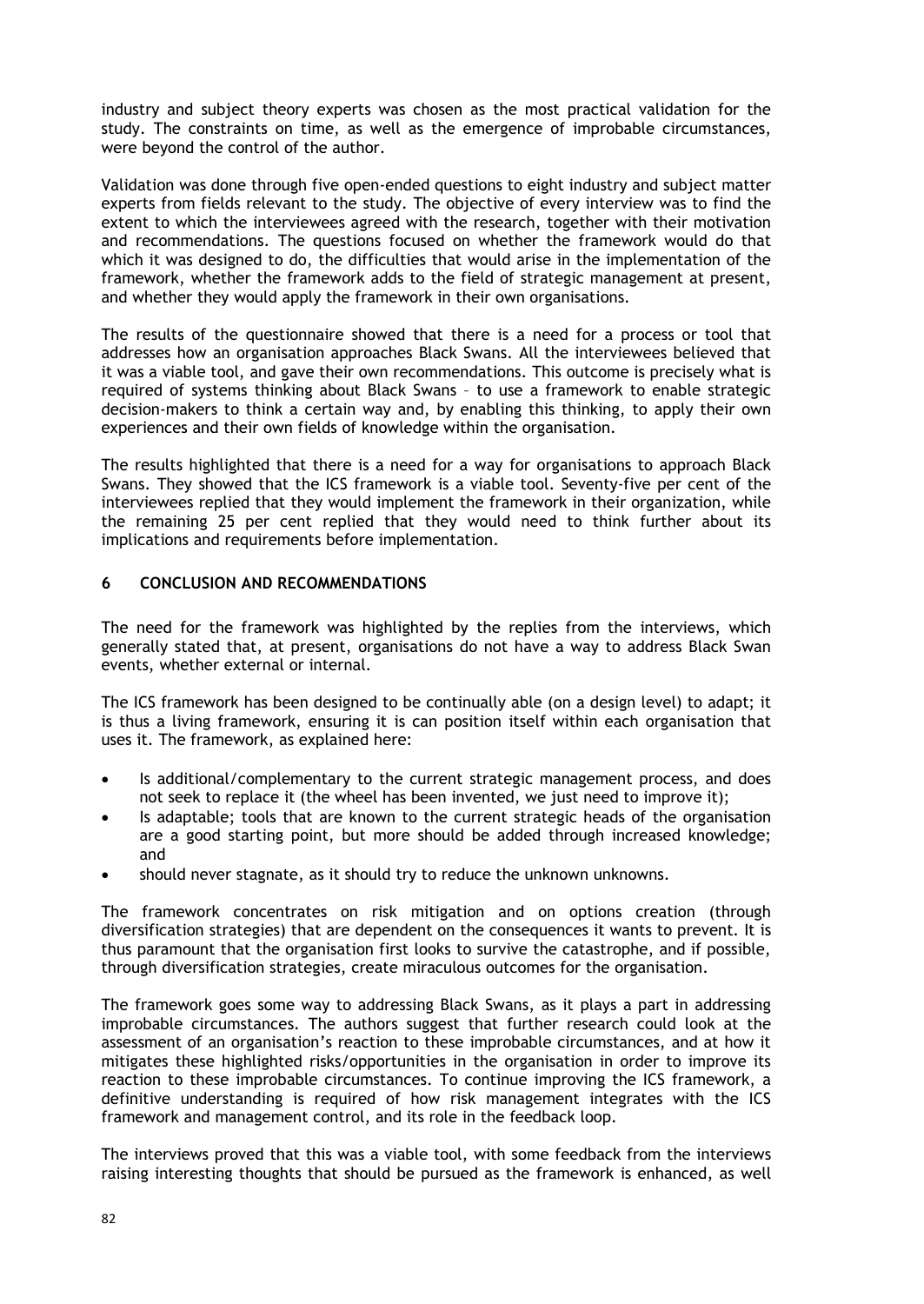as about the field of study where Black Swans meet strategic management. Areas that might create avenues for further research include:

- 1. Implementing the framework in organisations to test the time spent per phase, as analysis paralysis will need to be curbed in this framework;
- 2. From the implementation, understanding the role of innovative thinking in organisations that are used to applying strategic sessions with military precision;
- 3. Understanding the quality of the role players in each process, and how to get their buy-in for this exercise, which can take time; and
- 4. A comment that a decentralised business would struggle to implement this framework. A case can be made that decentralised businesses would need to act as stand-alone entities, each running its own framework.

#### **REFERENCES**

- [1] **Taleb, N.N.** 2008. The Black Swan: The impact of the highly improbable, Harmondsworth: Penguin Books.
- [2] **Schneiderman, R.M., Caulfield, P., Fang, C., Goodridge E. & Bajaj V**. 2010. How a market crisis unfolded, New York Times, New York, 20 July 2010.
- [3] **The Economist.** 2002. Telecoms: The great telecoms crash, The Economist, 18 July 2002.
- [4] **Dye, R., Sibony, O. & Viguerie S.P**. 2009. Strategic planning: Three tips for 2009, The McKinsey Quarterly.
- [5] **Stellenbosch University.** 2014. Home of Industrial Engineering, Stellenbosch University, Stellenbosch.
- [6] **Taleb, N.N.** 2007. Black swans and the domains of statistics, The American Statistician, 61(3), pp. 198-200.
- [7] **Porter, M.** 1996. What is strategy?, Harvard Business Review,November December 1996, pp. 61- 78.
- [8] **Grant, R.M.** 2006. The knowledge based view of the firm, in The Oxford Handbook of Strategy, D.O. Faulkner and A. Campbell, eds, New York: Oxford University Press, pp. 203-229.
- [9] **Teece, D.** 1990. Contributions and impediments of economic analysis to the study of strategic management, in Perspectives on strategic management, New York: Harper Business, pp. 39-80.
- [10] **Mintzberg, H.** 1979. The structuring of organizations, New Jersey: Prentice Hall.
- [11] **Whittington, R.** 1993. What is strategy and does it matter?, London: Biddles Ltd.
- [12] **Meyer, R. & de Wit, B**. 2010. Strategy: Process, content, context, Andover, UK: Cengage Learning EMEA.
- [13] **Prahalad C.K. & Hamel, G.** 1996. Competing for the future, Harvard Business Press.
- [14] **Moll, C.M.** 1998. An engineering approach to business transformation, PhD thesis, University of Pretoria.
- [15] **Moll, C.M. & Kruger, P.S.** 1998. Using the business engineering approach in the development of a strategic management process for a large corporation: A case study, South African Journal of Industrial Engineering, 9(1), pp. 47-65.
- [16] **Grant, R.M**. 2008. Contemporary strategy analysis, Oxford: Blackwell Publishers, 6th ed.
- [17] **Pearce, J.A. & Robinson, R.B.** 2005. Strategic management: Formulation, implementation and control, McGraw-Hill, New York.
- [18] **Mintzberg, H., Alstrand, B. & Lampel, J.** 2009. Strategic safari: Your complete guide through the wilds of strategic management, New York, Free Press.
- [19] **Taleb, N.N. & Makridakis, S**. 2009. Living in a world with low levels of predictability, International Journal of Forecasting, 25, pp. 840-844.
- [20] **Tseitlin, A.** 2013. The antifragile organization, Communications of the ACM, 56(8), pp. 40-44.
- [21] **Buttonwood,** 2012. Muddled models, The Economist, [Online]. Available: http://www.economist.com/ blogs/buttonwood/2012/07/economic-history. [Accessed 14 January 2014].
- [22] **Taleb, N.N. & Goldstein, D.G**. 2012. The problem is beyond psychology: The real world is more random than regression analyses, International Journal of Forecasting, 28, pp. 715-716.
- [23] **Taleb, N.N., Goldstein, D.G. & Spitznagel, M.W.** 2009. The six mistakes executives make in risk management, Harvard Business Review, Vol. 10, pp. 78-81.
- [24] **Sunter, C. & Illbury, C.** 2001. The mind of a fox: Scenario planning in action, Human & Rousseau, Cape Town.
- [25] **Porter, M.E**. 1987. From competitive advantage to corporate strategy, Harvard Business Review, 65(3), pp. 43-59.
- [26] **Porter, M.E.** 1991. Towards a dynamic theory of strategy, Strategic Management Journal, 12, pp. 95-117.